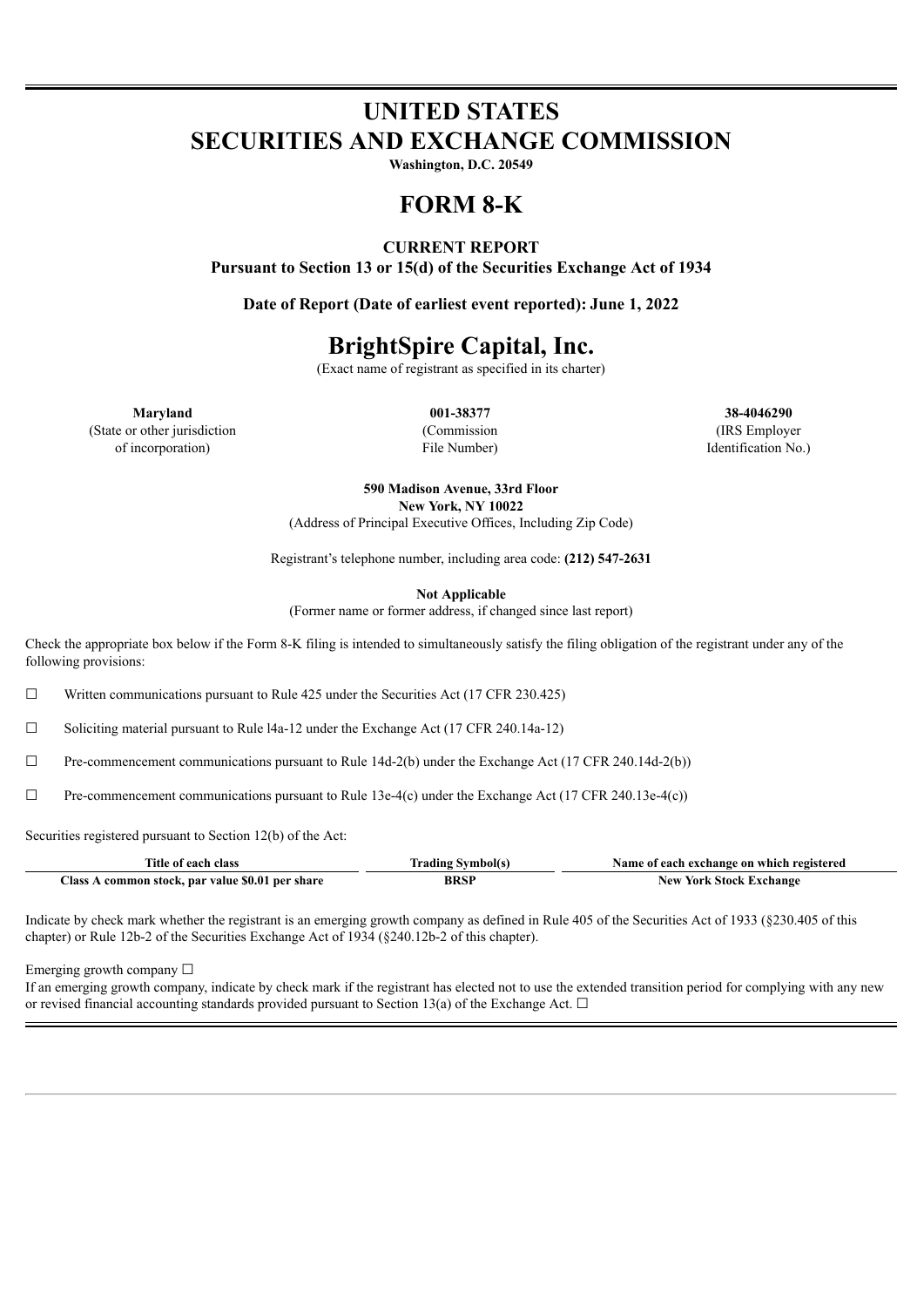#### **Item 1.01. Entry into a Material Definitive Agreement.**

#### *Third Amendment to Master Repurchase Facility - Barclays Bank PLC*

On April 26, 2018, CLNC Credit 7, LLC, now known as BrightSpire Credit 7, LLC ("BB Seller"), an indirect subsidiary of BrightSpire Capital, Inc. (the "Company"), entered into a Master Repurchase Agreement (the "BB Repurchase Agreement") with Barclays Bank PLC ("Barclays"). The BB Repurchase Agreement provides up to \$500.0 million to finance first mortgage loans, mezzanine loans, senior loan participations and other commercial mortgage loan debt instruments secured by commercial real estate, as described in more detail in the BB Repurchase Agreement and related ancillary documents.

In connection with the BB Repurchase Agreement, BrightSpire Capital Operating Company, LLC ("Guarantor") entered into a Guaranty with Barclays (the "BB Guaranty"), under which Guarantor agreed to a partial recourse guaranty of BB Seller's payment and performance obligations under the BB Repurchase Agreement.

On May 7, 2020, Guarantor and Barclays entered into an Amendment to Guaranty (the "First BB Guaranty Amendment"), under which Barclays agreed to reduce the minimum consolidated tangible net worth of Guarantor from \$2.105 billion to \$1.5 billion, plus 75% of the net cash proceeds of any equity issuance thereafter received by Guarantor.

On January 22, 2021, BB Seller and Barclays entered into a First Amendment to Master Repurchase Agreement (the "First Amendment to BB Repurchase Agreement"), which extended the maturity date of the BB Repurchase Agreement to April 25, 2024.

On April 14, 2021, Guarantor and Barclays entered into a Second Amendment to Guaranty (the "Second BB Guaranty Amendment"), under which Barclays approved the Company's internalization transaction and agreed that, upon the consummation of the internalization transaction, the required minimum consolidated tangible net worth of the Guarantor is reduced from \$1.5 billion to \$1.35 billion.

On February 8, 2022, BB Seller and Barclays entered into a Second Amendment to Master Repurchase Agreement (the "Second Amendment to BB Repurchase Agreement"), to expand the eligibility criteria to allow for loans indexed to the secured overnight financing rate ("SOFR"), and to allow for borrowings under those facilities to also be indexed to SOFR. On February 8, 2022, Guarantor and Barclays entered into a Third Amendment to Guaranty (the "Third BB Guaranty Amendment"), under which Barclays agreed that the required minimum consolidated tangible net worth of the Guarantor is reduced from \$1.35 billion to \$1.11 billion.

On June 1, 2022, BB Seller and Barclays entered into a Third Amendment to Master Repurchase Agreement (the "Third Amendment to BB Repurchase Agreement") and related ancillary documents, to increase the facility size from \$500.0 million to \$600 million and to extend the maturity date of the BB Repurchase Agreement to April 25, 2025, with a one-year extension at BB Seller's election subject to satisfaction of certain conditions precedent and further extensions available subject to approval by Barclays and satisfaction of certain conditions precedent, in each case, as further set forth in the BB Repurchase Agreement, as amended.

The foregoing summary does not purport to be a complete description and is qualified in its entirety by reference to (i) the Third Amendment to BB Repurchase Agreement, which is filed as Exhibit 10.1 to this Current Report on Form 8-K, (ii) the Second Amendment to BB Repurchase Agreement, which is filed as an exhibit to the Company's Form 10-K filed on February 22, 2022, (iii) the Third BB Guaranty Amendment, which is filed as an exhibit to the Company's Form 10-K filed on February 22, 2022, (iv) the Second BB Guaranty Amendment, which is filed as an exhibit to the Company's Current Report on Form 8-K filed on April 19, 2021, (v) the First Amendment to BB Repurchase Agreement, which is filed as an exhibit to the Company's Current Report on Form 8-K filed on January 25, 2021, (vi) the First BB Guaranty Amendment, which is filed as an exhibit to the Company's Form 10-Q filed on May 8, 2020, and (vii) the BB Repurchase Agreement and the BB Guaranty, which are filed as exhibits to the Company's Current Report on Form 8-K filed on May 2, 2018.

#### Item 2.03. Creation of a Direct Financial Obligation or an Obligation under an Off Balance Sheet Arrangement of a Registrant.

The information included in Item 1.01 of this Current Report on Form 8-K is incorporated by reference into this Item 2.03.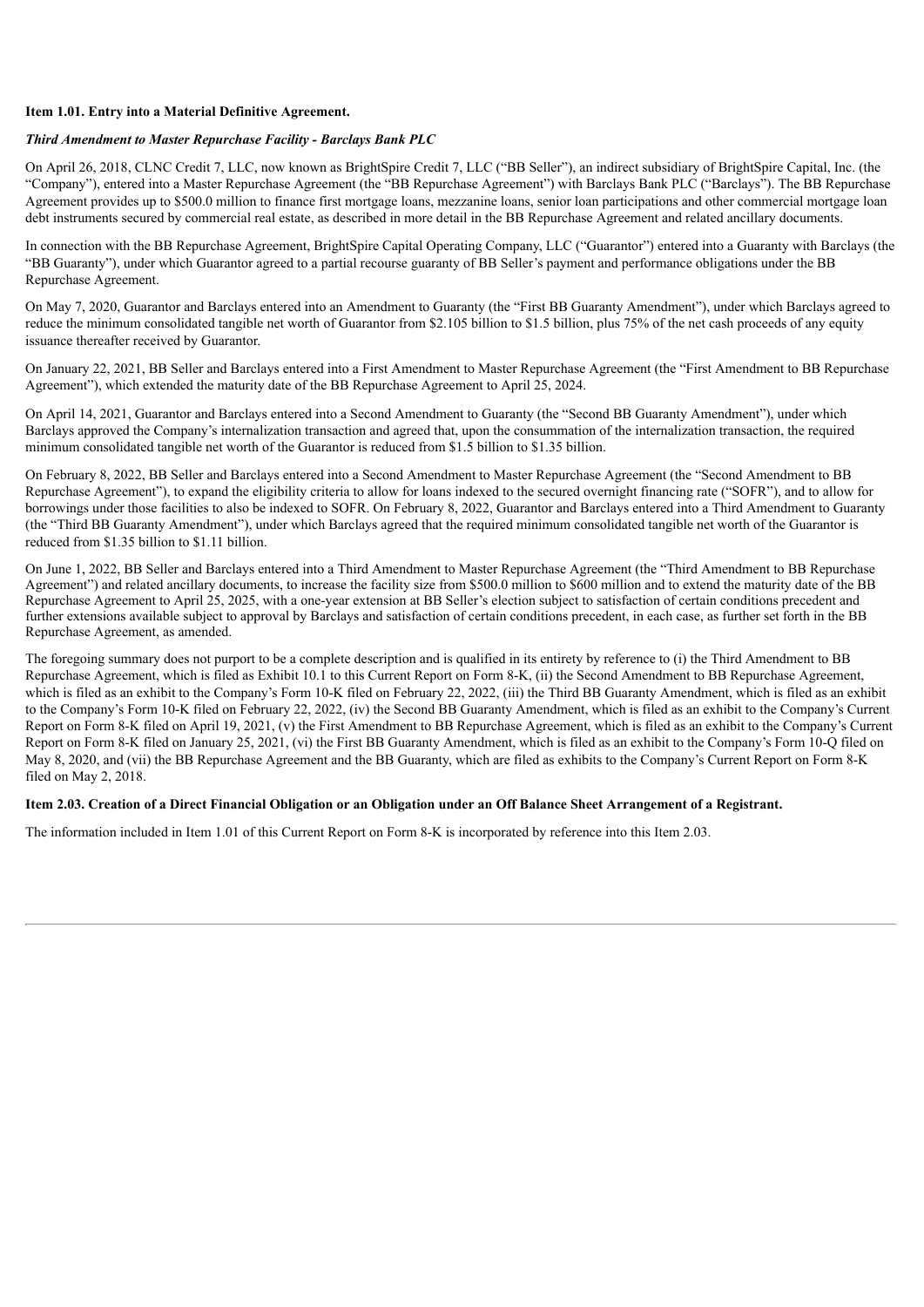## **Item 9.01. Financial Statements and Exhibits.**

*(d) Exhibits.* The following exhibits are being furnished herewith to this Current Report on Form 8-K.

| Exhibit No. | <b>Description</b>                                                                                                |
|-------------|-------------------------------------------------------------------------------------------------------------------|
| 10.1        | <u>Third Amendment to Master Repurchase Agreement, dated as of June 1, 2022, by and between Barclays Bank PLC</u> |
|             | and BrightSpire Credit 7, LLC                                                                                     |
| 104         | Cover Page Interactive Data File (embedded within the Inline XBRL document)                                       |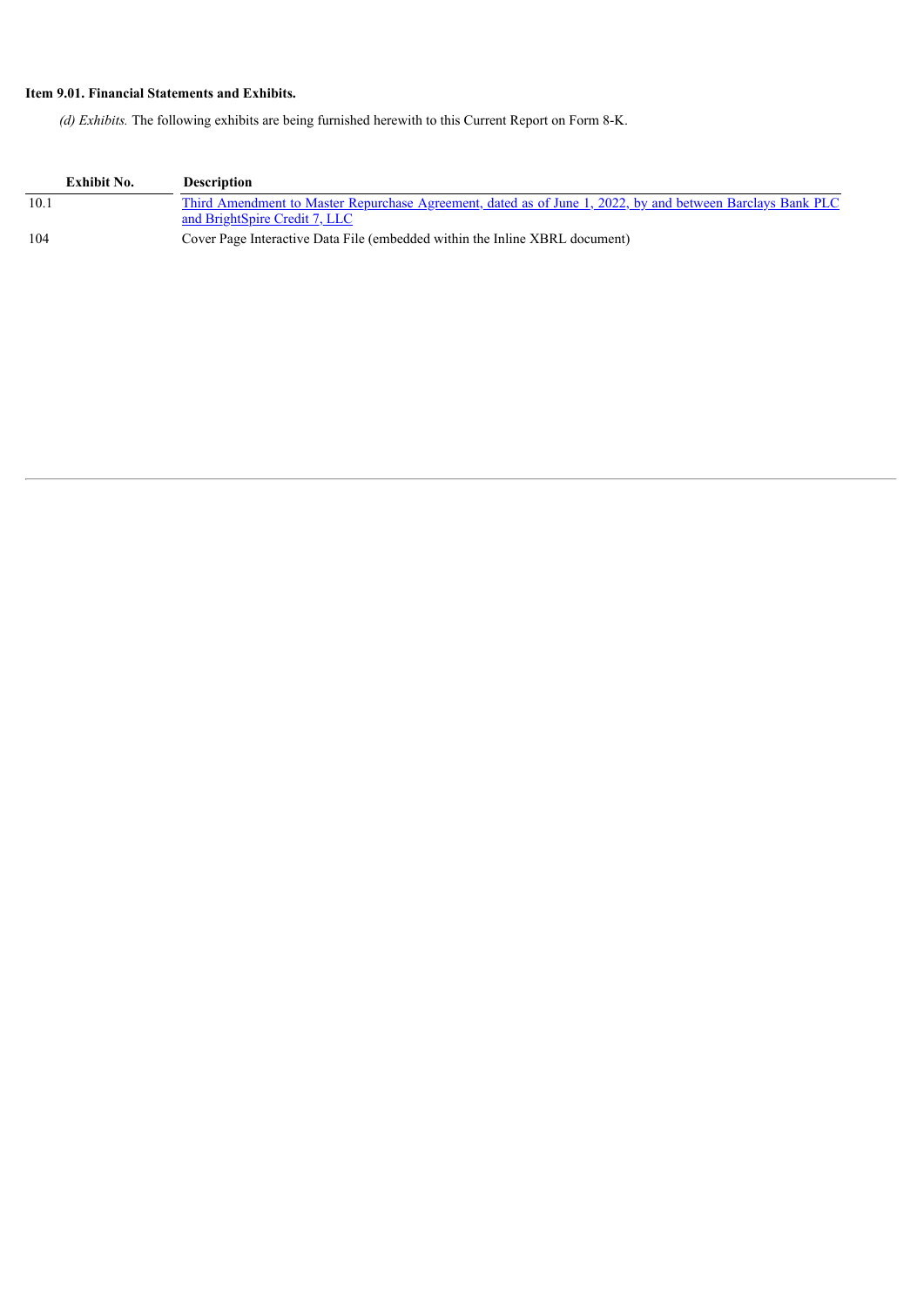## **SIGNATURE**

Pursuant to the requirements of the Securities Exchange Act of 1934, as amended, the registrant has duly caused this report to be signed on its behalf by the undersigned hereunto duly authorized.

## Date: June 6, 2022 **BRIGHTSPIRE CAPITAL, INC.**

By: /s/ David A. Palamé

Name: David A. Palamé Title: General Counsel and Secretary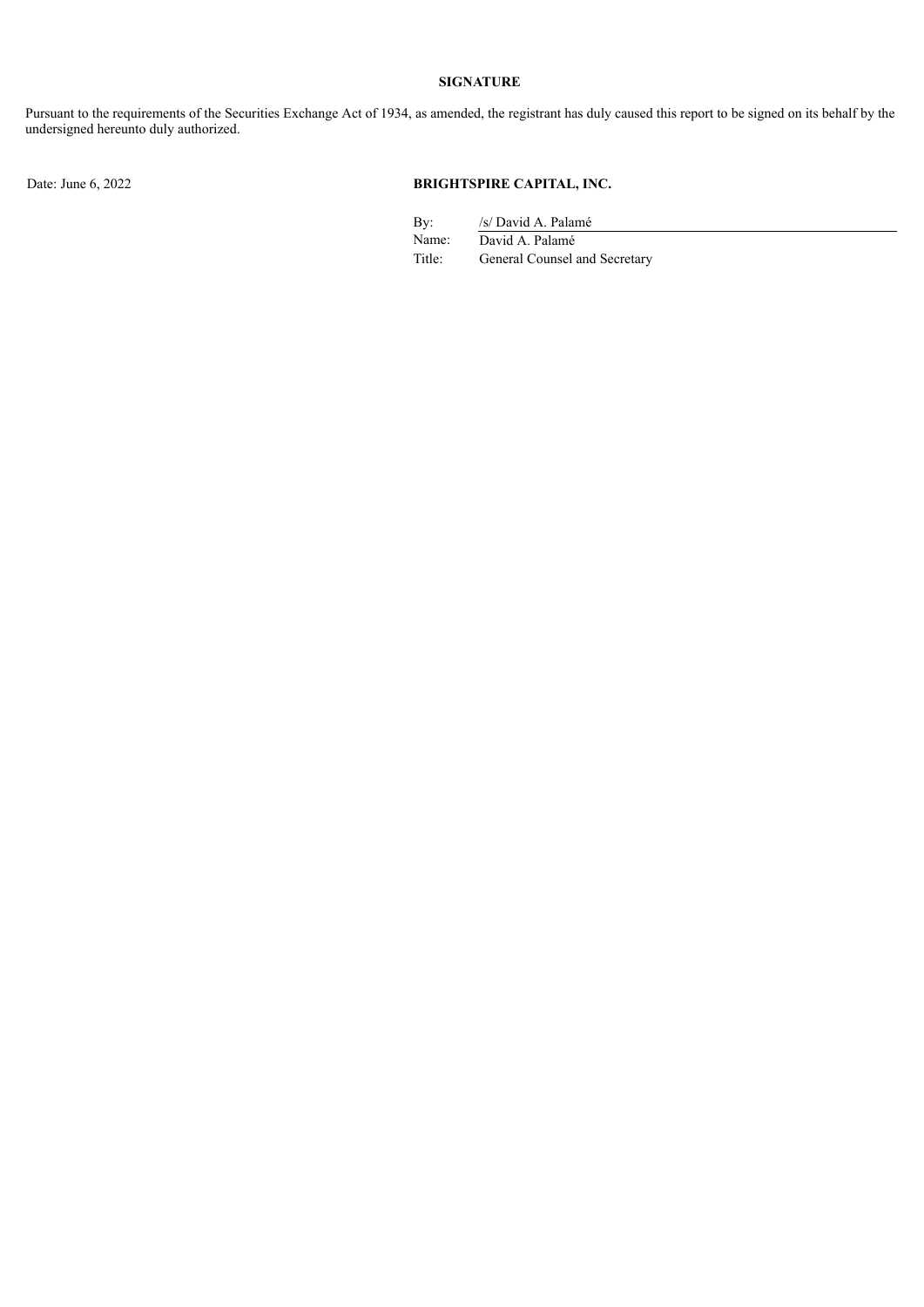## **THIRD AMENDMENT TO MASTER REPURCHASE AGREEMENT**

<span id="page-4-0"></span>**THIRD AMENDMENT TO MASTER REPURCHASE AGREEMENT**, dated as of June 1, 2022 (this "Amendment"), by and between **BARCLAYS BANK PLC**, a public limited company organized under the laws of England and Wales (together with its successors and assigns, "Purchaser"), and **BRIGHTSPIRE CREDIT 7, LLC** (formerly known as CLNC CREDIT 7, LLC), a limited liability company organized under the laws of the State of Delaware ("Seller"). Capitalized terms used and not otherwise defined herein shall have the meanings given to such terms in the Repurchase Agreement (as defined below and as amended hereby).

## **RECITALS**

**WHEREAS**, Seller and Purchaser are parties to (i) that certain Master Repurchase Agreement, dated as of April 26, 2018, as amended by that certain First Amendment to Master Repurchase Agreement, dated as of January 22, 2021, and as further amended by that certain Second Amendment to Master Repurchase Agreement, dated as of February 8, 2022 (as so amended, the "Existing Repurchase Agreement" and, as amended by this Amendment, and as hereafter further amended, modified, restated, replaced, waived, substituted, supplemented or extended from time to time, the "Repurchase Agreement"); and

**WHEREAS**, Purchaser and Seller desire to make certain amendments and modifications to the Existing Repurchase Agreement as further set forth herein.

**NOW, THEREFORE**, in consideration of the foregoing recitals, and other good and valuable consideration, the receipt and sufficiency of which is hereby acknowledged, the parties hereto, intending to be legally bound, agree as follows:

### **ARTICLE 1**

## **AMENDMENTS TO REPURCHASE AGREEMENT**

(a) Article 2 of the Existing Repurchase Agreement is hereby further amended by deleting the definition of "Availability Period" in its entirety and replacing it with the following:

> "Availability Period" shall mean the period (i) beginning on the Closing Date and (ii) ending April 25, 2025, or such later date as may be in effect pursuant to Article 3(f).

(b) Article 2 of the Existing Repurchase Agreement is hereby further amended by deleting the definition of "Senior Participation Interest" in its entirety and replacing it with the following:

> "Senior Participation Interest" shall mean a senior or pari passu senior Participation Interest in a Mortgage Loan or a combination of a Mortgage Loan and a related Mezzanine Loan (such Mortgage Loan or combination of Mortgage Loan and related Mezzanine Loan, a "Participated Loan") evidenced by a Participation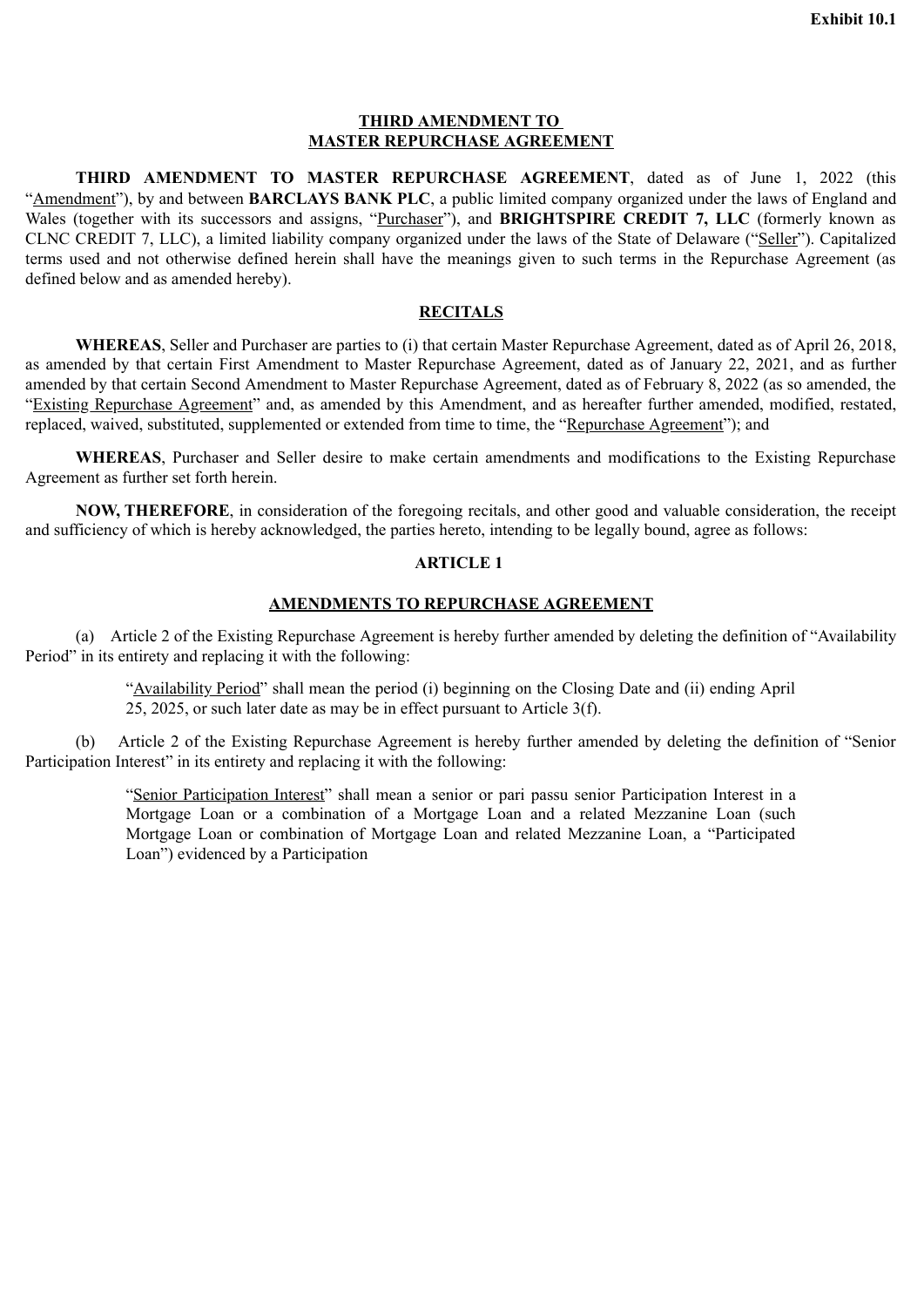Certificate and that is either (i) the controlling participation interest in such Participated Loan or (ii) if approved by Purchaser in its sole and absolute discretion based on relevant facts and/or circumstances, a non-controlling participation interest in such Participated Loan, provided that, (A) the Participated Loan was previously a Purchased Asset and was included in a securitization for which Purchaser or an Affiliate of Purchaser acted as an underwriter or structuring agent (where such non-controlling Senior Participation Interest represents a portion of such Participated Loan that is not being included in such securitization); (B) any non-controlling Senior Participation Interest may only continue to be an Eligible Asset until the forty-eight (48) months anniversary of such non-controlling Senior Participation Interest becoming a Purchased Asset: (C) the aggregate outstanding Purchase Price with respect to non-controlling Senior Participation Interests does not at any time exceed 20% of the Maximum Facility Purchase Price; and (D) the Participated Loan was originated by an Affiliate of Guarantor or a Subsidiary thereof. A Senior Participation Interest shall not be junior to any other participation interest or Promissory Note secured directly or indirectly by the same Mortgaged Property (it being understood, for the avoidance of doubt, that a Senior Participation Interest in a Mezzanine Loan shall not be deemed junior to a Senior Participation Interest in the related Mortgage Loan to the extent that such Senior Participation Interests collectively are not junior to any other Promissory Note or Participation Interest secured directly or indirectly by the same Mortgaged Property).

#### **ARTICLE 2**

## **REPRESENTATIONS**

Seller represents and warrants to Purchaser, as of the date of this Amendment, as follows:

(a) all representations and warranties made by any Seller Party in the Transaction Documents to which it is a party (other than representations and warranties made pursuant to Article  $10(w)$  and Exhibit V of the Repurchase Agreement unless Seller shall have made any such representation or warranty with actual knowledge that it was materially false or misleading at the time made) are true and correct, as of the date hereof with the same force and effect as if made on and as of such date (or, if any such representation or warranty is expressly stated to have been made as of a specific date, as of such specific date);

it is duly organized, validly existing and in good standing under the laws of its jurisdiction of organization and is duly qualified in each jurisdiction necessary to conduct business as presently conducted;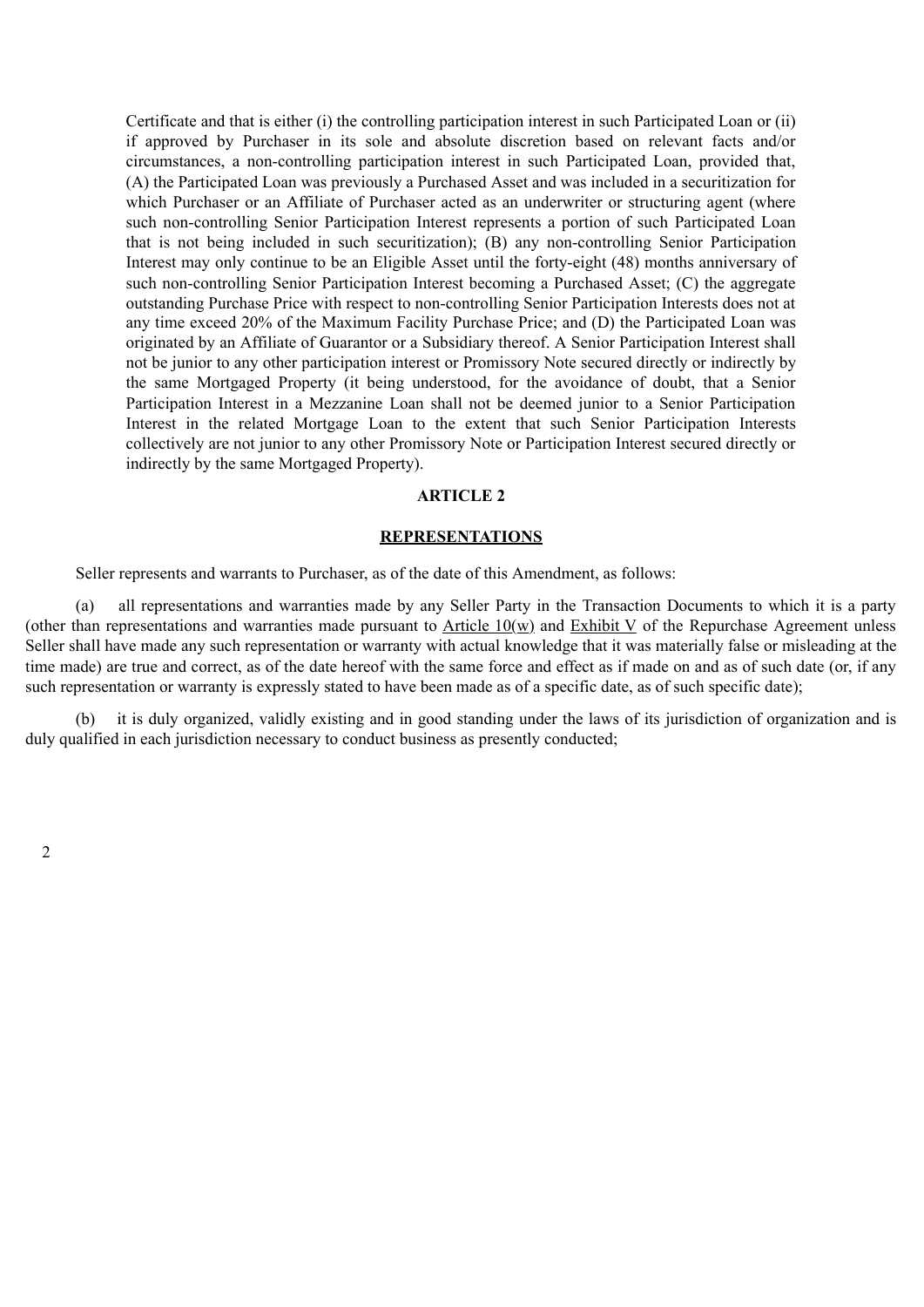(c) it is duly authorized to execute and deliver this Amendment and to perform its obligations under the Existing Repurchase Agreement, as amended and modified hereby, and has taken all necessary action to authorize such execution, delivery and performance;

(d) the person signing this Amendment on its behalf is duly authorized to do so on its behalf;

(e) the execution, delivery and performance of this Amendment will not violate any Requirement of Law applicable to it or its organizational documents or any agreement by which it is bound or by which any of its assets are affected;

(f) this Amendment has been duly executed and delivered by it; and

(g) the Existing Repurchase Agreement, as amended and modified hereby, constitutes its legal, valid and binding obligation, enforceable against it in accordance with its terms, except as enforceability may be limited by bankruptcy, insolvency, other limitations on creditors' rights generally and general principles of equity.

## **ARTICLE 3**

## **EXPENSES**

Seller shall pay on demand all of Purchaser's actual out-of-pocket costs and expenses, including but not limited to reasonable fees and expenses of Purchaser's outside counsel, incurred in connection with the preparation, negotiation, execution and consummation of this Amendment.

## **ARTICLE 4**

## **CONDITIONS PRECEDENT**

The effectiveness of this Amendment is subject to satisfaction of the following conditions precedent on or before the date hereof:

(a) Representations and Warranties. The representations and warranties of Seller set forth herein and in the Fee Letter Amendment (as defined below) shall be true and correct as of the date hereof;

(b) Delivery of Documents. Seller shall have delivered to Purchaser (i) this Amendment duly completed and executed by each of the parties hereto and (ii) that certain Second Amendment to Fee Letter, dated as of the date hereof (the "Fee Letter Amendment"), duly completed and executed by each of the parties thereto;

(c) Reaffirmation of Guarantor. Seller shall have delivered to Purchaser a reaffirmation agreement (the "Reaffirmation") executed by Brightspire Capital Operating Company, LLC ("Guarantor"), in the form and substance reasonably acceptable to Purchaser, reaffirming the terms of that certain Guaranty, dated as of April 26, 2018, as amended by that certain Amendment to Guaranty, dated as of May 7, 2020, as further amended by that certain Second Amendment to Guaranty, dated as of April 14 2021, and as further amended by that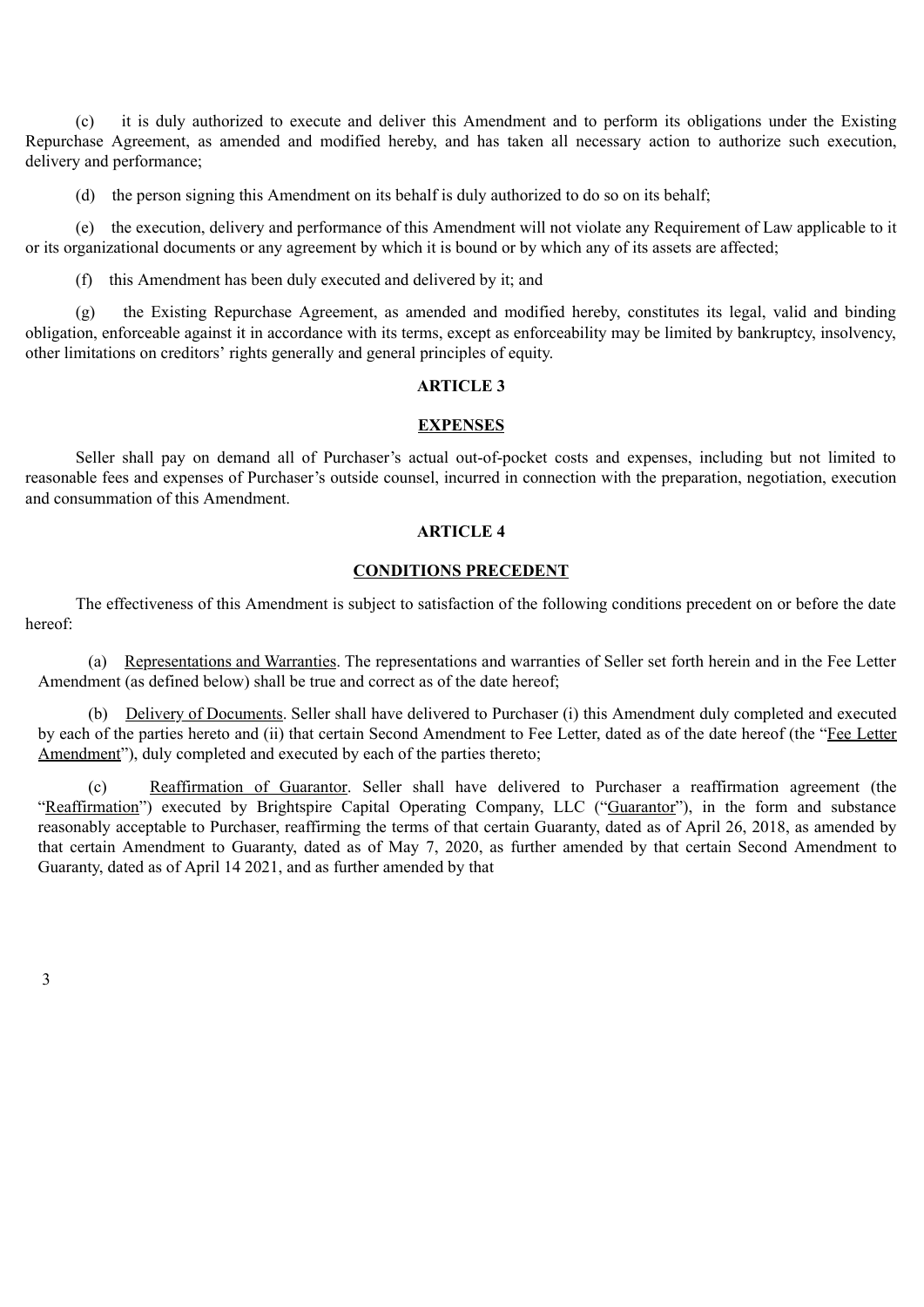certain Third Amendment to Guaranty, dated as of January 28, 2022 (as further amended, restated supplemented or otherwise modified from time to time, the "Guaranty"), and acknowledging that the terms of the Guaranty remain in full force and effect;

(d) Opinions. Seller shall have delivered to Purchaser opinions of outside counsel to Seller and Guarantor with respect to corporate matters, enforceability, applicability of the Investment Company Act of 1940, security interests and Bankruptcy Code safe harbors substantially in the form and substance of such opinions delivered on the Closing Date or otherwise in form and substance acceptable to Purchaser (with respect to security interests and Bankruptcy Code safe harbors, such opinions may be in the form of a bring-down of the opinions delivered on the Closing Date);

(e) Good Standing. Seller shall have delivered to Purchaser, for Seller and Guarantor, a good standing certificate dated within fourteen (14) calendar days prior to the date of this Amendment, certified true, correct and complete copies of organizational documents (other than with respect to any Guarantor and its parent entities, provided however, with respect to any Guarantor and its applicable parent entities, the related opinion of counsel with respect to corporate matters of such Guarantor shall identify such organizational documents as has having been reviewed) and, to the extent applicable, certified true, correct and complete copies of resolutions (or similar authority documents) with respect to the execution, delivery and performance of this Amendment and the Reaffirmation and each other document to be delivered by such party from time to time in connection herewith; and

(f) Fees and Expenses. Seller shall have paid to Purchaser the amounts set forth in Article 3 above and in Article 3 of the Fee Letter Amendment.

#### **ARTICLE 5**

#### **GOVERNING LAW**

THIS AMENDMENT (AND ANY CLAIM OR CONTROVERSY HEREUNDER) SHALL BE CONSTRUED IN ACCORDANCE WITH THE LAWS OF THE STATE OF NEW YORK, AND THE OBLIGATIONS, RIGHTS, AND REMEDIES OF THE PARTIES HEREUNDER SHALL BE DETERMINED IN ACCORDANCE WITH SUCH LAWS WITHOUT REGARD TO THE CONFLICT OF LAWS DOCTRINE APPLIED IN SUCH STATE (OTHER THAN SECTIONS 5-1401 AND 5-1402 OF THE GENERAL OBLIGATIONS LAW OF THE STATE OF NEW YORK).

## **ARTICLE 6**

#### **MISCELLANEOUS**

(a) Except as expressly amended or modified hereby, the Repurchase Agreement and the other Transaction Documents shall each be and shall remain in full force and effect in accordance with their terms and are hereby ratified and confirmed. All references to the Transaction Documents shall be deemed to mean the Transaction Documents as modified by this Amendment.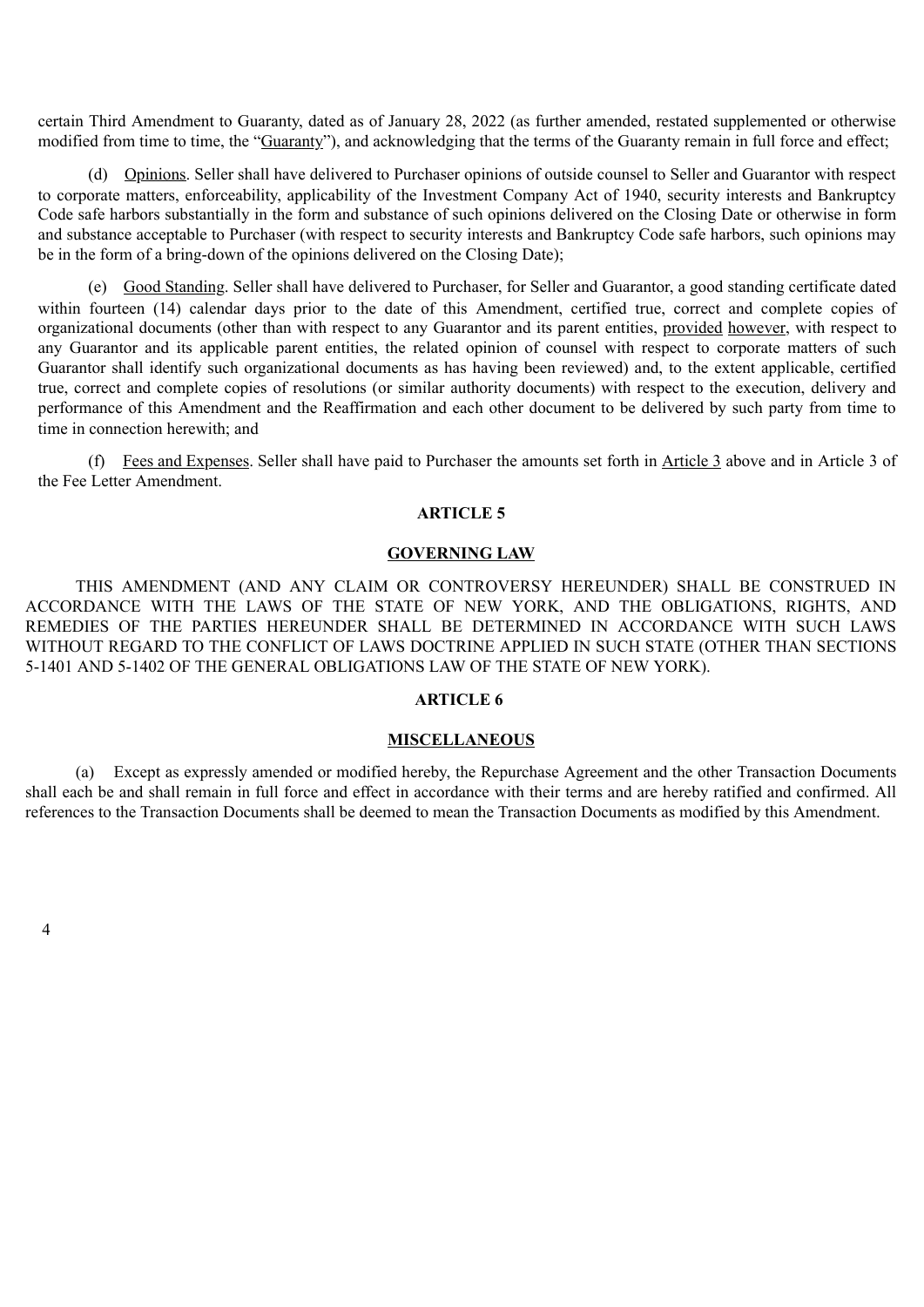(b) This Amendment may be executed in counterparts, each of which so executed shall be deemed to be an original, but all of such counterparts shall together constitute but one and the same instrument. Delivery of an executed counterpart of a signature page of this Amendment in electronic format (such as PDF files) shall be as effective as delivery of a manually executed original counterpart of this Amendment and shall be binding on all parties.

(c) The headings in this Amendment are for convenience of reference only and shall not affect the interpretation or construction of this Amendment.

(d) This Amendment may not be amended or otherwise modified, waived or supplemented except as provided in the Repurchase Agreement.

(e) This Amendment contains a final and complete integration of all prior expressions by the parties with respect to the subject matter hereof and shall constitute the entire agreement among the parties with respect to such subject matter, superseding all prior oral or written understandings.

(f) This Amendment and the Repurchase Agreement, as amended hereby, is a single Transaction Document and shall be construed in accordance with the terms and provisions of the Repurchase Agreement.

## [SIGNATURE PAGES FOLLOW]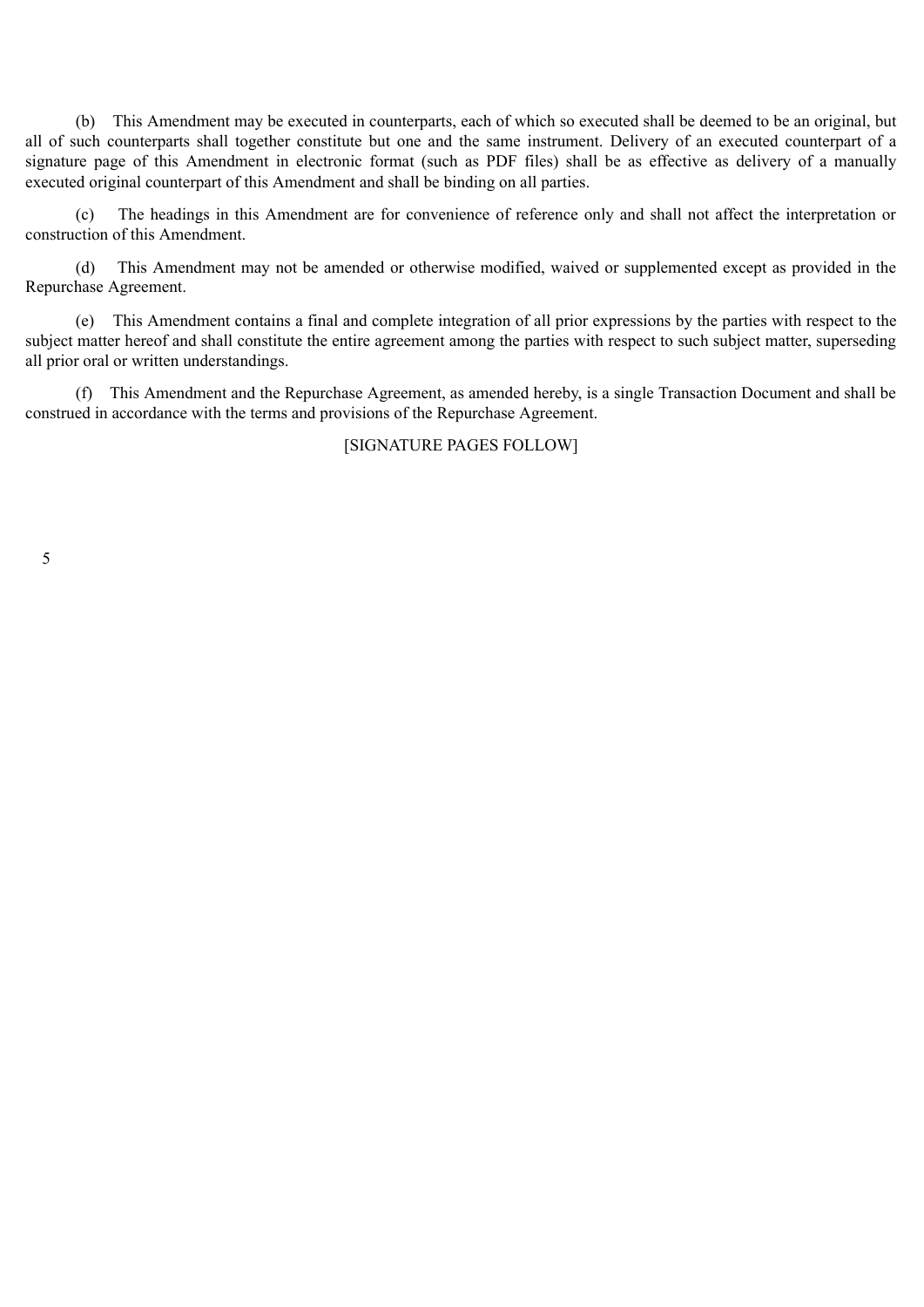**IN WITNESS WHEREOF,** the parties have caused this Amendment to be duly executed, as of the date first above written.

## **BARCLAYS BANK PLC**, as Purchaser

By: /s/ Adam Scotto Name: Adam Scotto Title: Authorized Signatory

[*Signatures continue on next page*]